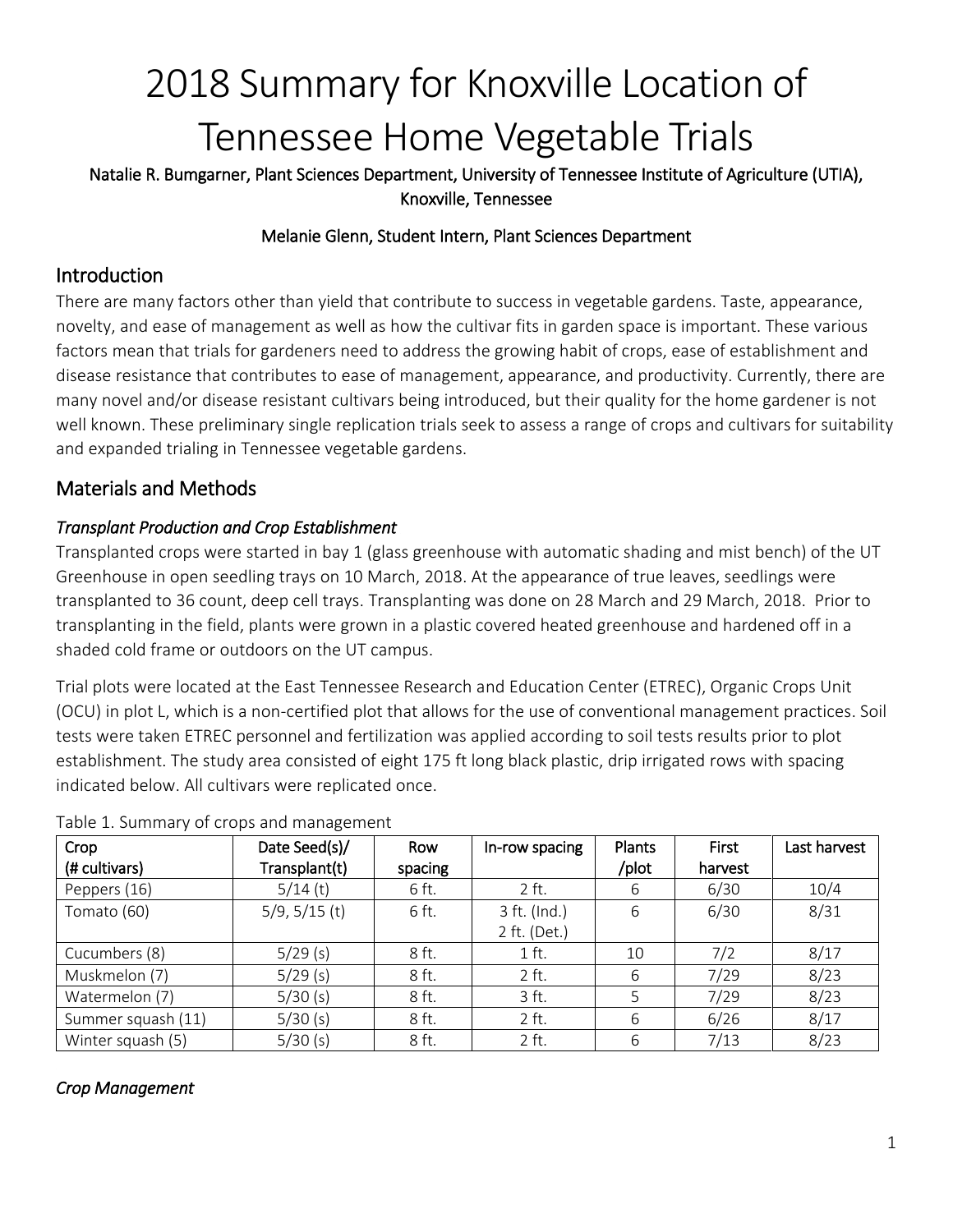No herbicides were used in the plot, but weed pressure was minimized by the use of plastic mulch in the planting rows and wheat straw in the isles. Disease pressure was minimized by applications of labeled fungicides (Daconil) to control *Alternaria, Septoria,* and powdery mildew*.* Applications of Spinosad were used to address yellow striped armyworms and tobacco hornworms. Sevin was used to address cucumber beetles on the cucurbits, while neem oil, Azamax, and Malathion (tomatoes only) was used to address spider mites. Fertigation (20-10-20) soluble fertilizer was provided approximately 11 times during the each growing season. Combined estimated irrigation volume and rainfall were 24.6 for 2018, although seed and harvest dates altered the total for crops.

## *Data collection and analysis*

Yield was collected throughout the season for fruiting crops. All fruit per plot were counted and weighed at each harvest. Useable fruit were counted and weighed, and unusable fruit was counted and discarded. Sorting was done with the home gardener in mind. Data presented below are useable fruit that may have minor surface blemishes or small cracks, but does not have damage or decay that would prevent the use of the whole fruit. There are no standard error or statistical measures due to single plot replication.

# **Results**

Table 2. Total useable fruit weight and number for tomato, pepper, eggplant (presented by plant).

AAS= All American Selection award winners; TTP= Tennessee Home Garden Variety Trial Top Performer

| Crop   | Cultivar                | <b>Disease</b>  | Wt./plant | Fruit/ | Fruit wt. | Comments                                 |
|--------|-------------------------|-----------------|-----------|--------|-----------|------------------------------------------|
|        | (F1s are hybrids)       | resistances     | (Ib)      | plant  | (oz.)     |                                          |
|        |                         |                 |           |        |           | Nice smaller bell that                   |
| Pepper | Sweetie Pie F1 (AAS)    |                 | 4.48      | 29     | 2.5       | ripened quickly                          |
|        |                         |                 |           |        |           | Novel appearance-                        |
| Pepper | Round of Hungary        |                 | 2.69      | 16     | 2.7       | heirloom                                 |
|        |                         |                 |           |        |           | Beautiful, novel fruit and               |
| Pepper | Candy Cane              |                 | 3.57      | 53     | 1.1       | plant                                    |
| Pepper | Red Knight F1           | BLS, PVY        | 4.41      | 19     | 3.6       | No visual different in                   |
|        |                         | BLS, PYMV,      |           |        |           | disease pressure were                    |
| Pepper | Alliance F1             | PMV, CMV, TMV   | 4.86      | 15     | 5.3       | apparent. Red Knight did                 |
|        |                         | BLS, TMV, PMV   |           |        |           | have noticeably smaller                  |
| Pepper | Mecate F1               |                 | 4.70      | 17     | 4.6       | fruit.                                   |
|        |                         |                 |           |        |           | OP Italian red bull horn                 |
| Pepper | Corno di Toro           |                 | 3.60      | 29     | 2.0       | thinner walls, larger plant.             |
|        | Mama Mia Giallo F1      | <b>TMV</b>      |           |        |           | Large yellow Italian                     |
|        |                         |                 |           |        |           | roasting, late summer                    |
| Pepper | (AAS)                   |                 | 6.14      | 30     | 3.3       | peak.                                    |
|        |                         |                 |           |        |           | Heirloom that did well in                |
| Pepper | Ajvarski                |                 | 4.59      | 23     | 3.2       | taste trials, thick walls                |
|        |                         |                 |           |        |           | Small fruit extended                     |
| Pepper | Yellow Sparker F1       |                 | 3.60      | 70     | 0.8       | picking time                             |
|        |                         | Tm <sub>0</sub> |           |        |           | Fruit was nice sized,                    |
|        |                         |                 |           |        |           | performed well in tasting,               |
| Pepper | Just Sweet F1 (AAS)     |                 | 3.73      | 50     | 1.2       | slightly taller plant                    |
|        |                         |                 |           |        |           | Smaller Italian roasting,                |
| Pepper |                         |                 |           |        |           | slighter earlier, performed              |
|        | Cornito Giallo F1 (AAS) |                 | 5.75      | 46     | 2.0       | well in tastings<br>Small fruit extended |
|        |                         |                 |           |        |           |                                          |
| Pepper | Yummy                   |                 | 2.65      | 72     | 0.6       | picking time                             |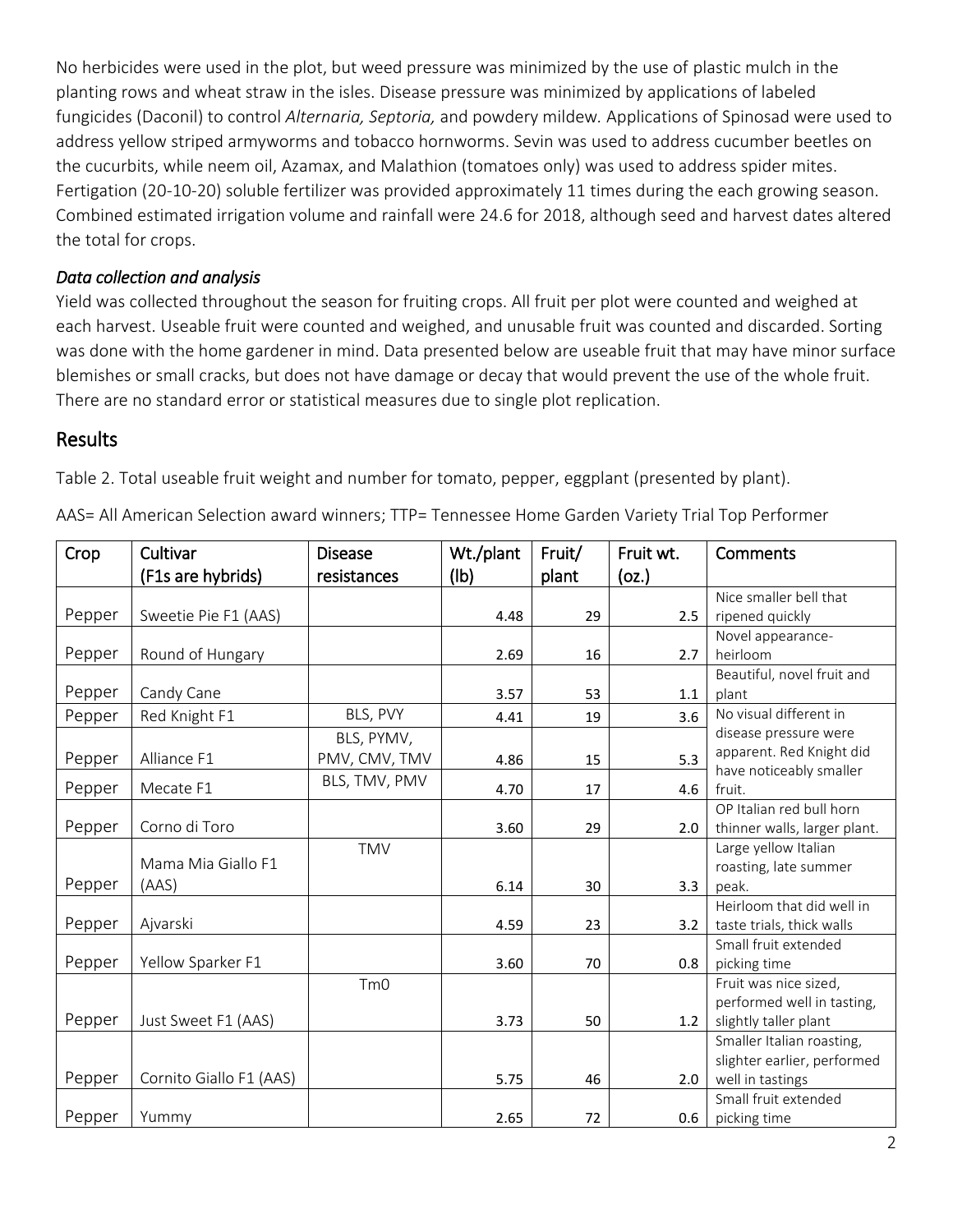|        |                        |                 |       |                          |      | Small cayenne, productive,     |
|--------|------------------------|-----------------|-------|--------------------------|------|--------------------------------|
|        |                        |                 |       |                          |      | but time consuming to          |
| Pepper | Red Ember F1 (AAS)     |                 | 3.42  | 96                       | 0.6  | pick, compact plant            |
|        |                        |                 |       |                          |      | Mild heat, crisp, thin         |
| Pepper | Aji Rico F1 (AAS)      |                 | 0.82  | 23                       | 0.6  | walled fruit, larger plant     |
|        |                        |                 |       |                          |      | Lower yield, unique fruit,     |
|        |                        |                 |       |                          |      | floral, sweet fruit, larger    |
| Pepper | Mad Hatter F1 (AAS)    |                 | 0.56  | 11                       | 0.8  | plant                          |
| Tomato | Damsel F1              | LB, V,F,N       |       |                          | 8.5  | Smoother smaller pink fruit    |
|        |                        |                 | 14.73 | 28                       |      |                                |
| Tomato | AAS pink trial F1      |                 | 13.52 | 18                       | 12.0 |                                |
|        | Chef's Choice Pink F1  | TMV, F,N,S,     |       |                          |      | Very large fruit, heirloom     |
| Tomato | (AAS)                  | Cracking, Scab  | 15.90 | 16                       | 16.2 | look                           |
| Tomato | <b>Black Krim</b>      |                 | 16.18 | 27                       | 9.8  | Heirloom                       |
|        | AAS black tomato trial | TMV, Cracking,  |       |                          |      | Trial cultivar actually Chef's |
| Tomato | F1                     |                 |       |                          |      | Choice Black                   |
|        |                        | A, F            | 19.15 | 35                       | 8.8  |                                |
|        | Early Choice Black F1  | TMV, Cracking,  |       |                          |      | Indeterminate, many            |
|        |                        | F,V             |       |                          |      | medium sized fruit, soft       |
| Tomato | (AAS)                  |                 | 20.24 | 53                       | 6.1  | texture, some cracking         |
|        |                        | V,F,N, TMV, GLS |       |                          |      | Indeterminate, large red       |
| Tomato | Big Beef F1 (AAS)      |                 | 16.58 | 35                       | 7.7  | fruit                          |
|        |                        |                 |       |                          |      | Indeterminate, med. Red        |
| Tomato | Livingston's Favorite  |                 | 15.93 | 64                       | 4.0  | fruit, heirloom                |
|        |                        |                 |       |                          |      | Indeterminate, small           |
| Tomato | Arkansas Traveler      |                 | 18.48 | 118                      | 2.5  | pinkish fruit                  |
|        |                        |                 |       |                          |      | UF bred for taste, pointed     |
| Tomato | Garden Treasure F1     |                 | 15.09 | 30                       | 8.0  | plum fruit, indeterminate      |
|        |                        |                 |       |                          |      | Indeterminate, pink            |
| Tomato | Brandywine             |                 | 10.28 | 15                       | 11.0 | heirloom                       |
|        |                        |                 |       |                          |      | Indeterminate, heirloom        |
|        |                        |                 |       |                          |      | look and flavor, but           |
| Tomato | German Johnson         |                 | 17.64 | 23                       | 12.5 | productive                     |
|        |                        |                 |       |                          |      | Indeterminate, hybrid with     |
|        |                        |                 |       |                          |      | Cher. Purple parent, has       |
|        |                        |                 |       |                          |      | done well in taste trials in 2 |
| Tomato | Cherokee Carbon F1     |                 | 21.20 | 24                       | 14.1 | years                          |
| Tomato | Little Bing F1         | F,V             |       |                          | 2.9  | Det. cherry for container      |
|        |                        |                 | 2.93  | 16                       |      |                                |
| Tomato | Little Sicily F1       |                 |       |                          |      | Det. small slicer for          |
|        |                        |                 | 4.35  | 47                       | 1.5  | container                      |
|        |                        | F,V             |       |                          |      | Det. small plum for            |
| Tomato | Little Napoli F1       |                 | 3.01  | 7                        | 6.9  | container                      |
|        | Patio Choice Yellow F1 | TMV, F,V        |       |                          |      | Prolific large yellow cherry   |
|        |                        |                 |       |                          |      | fruit, det. plant for          |
| Tomato | (AAS)                  |                 | 11.41 | 32                       | 5.7  | container                      |
|        |                        |                 |       |                          |      | UF bred for taste, pointed     |
| Tomato | Garden Gem F1          |                 | 12.04 | -                        |      | plum fruit, determinate        |
|        |                        | EB              |       |                          |      | Firm, deep red mini plum       |
| Tomato | Valentine F1 (AAS)     |                 | 11.09 |                          |      | fruit with high lycopene.      |
|        |                        | EB, LB          |       |                          |      | Indeterminate, Large           |
|        |                        |                 |       |                          |      | grape, productive, healthy     |
| Tomato | Juliet F1 (AAS)        |                 | 22.09 | $\overline{\phantom{a}}$ |      | plant.                         |
|        |                        |                 |       |                          |      | Indeterminate, Unique          |
|        |                        |                 |       |                          |      | shape, did not perform         |
| Tomato | Tomatoberry            |                 | 15.29 |                          |      | well in tastings               |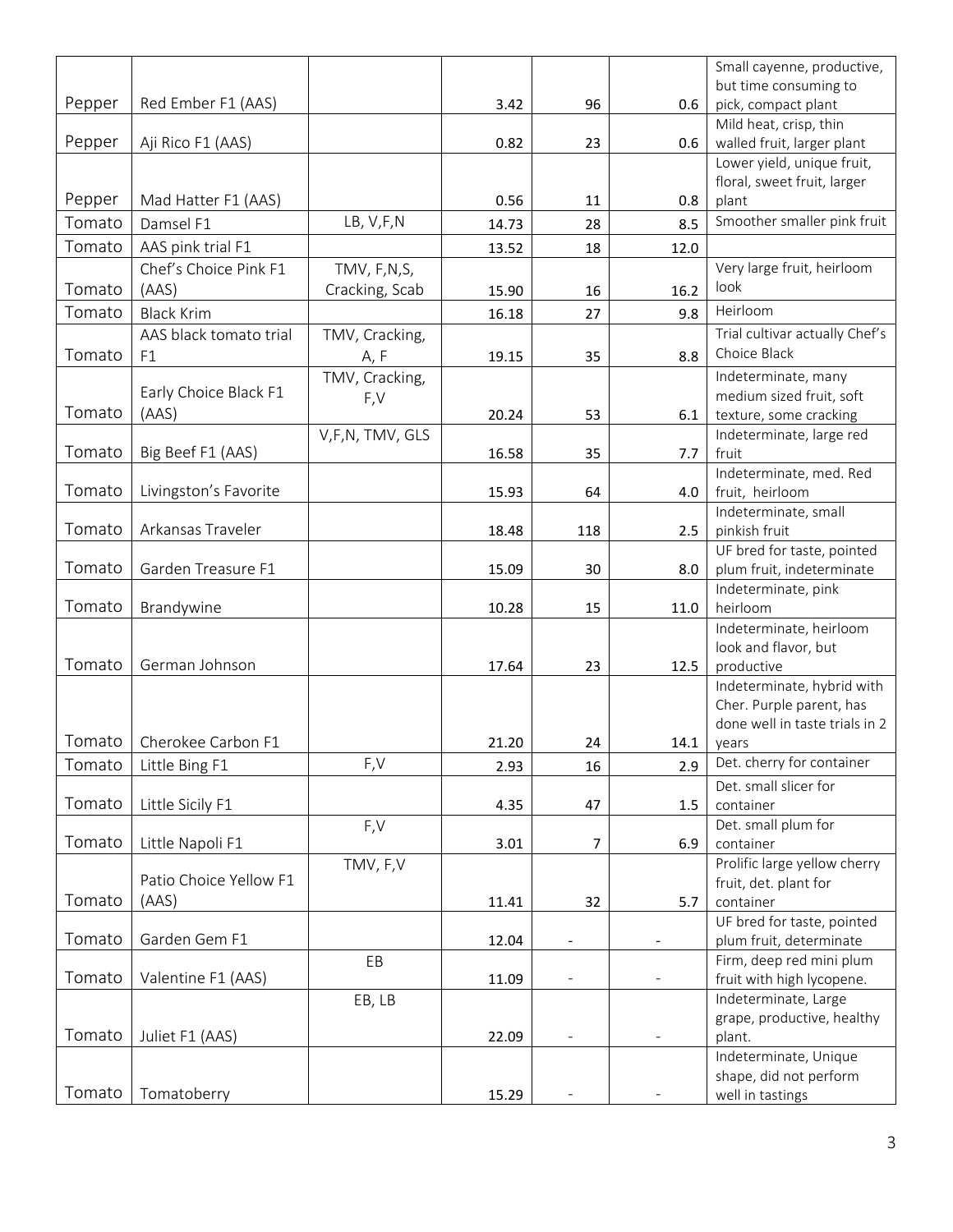|        |                                |                             |       |    |                     | Indeterminate, Unique                                |
|--------|--------------------------------|-----------------------------|-------|----|---------------------|------------------------------------------------------|
|        |                                |                             |       |    |                     | color, did not perform well                          |
| Tomato | Atomic Grape                   |                             | 16.27 |    |                     | in tastings                                          |
|        |                                | F, TMV                      |       |    |                     | Indeterminate, small                                 |
|        |                                |                             |       |    |                     | yellow cherry fruit,                                 |
|        |                                |                             |       |    |                     | performed well in taste                              |
| Tomato | Sun Gold F1                    |                             | 8.40  |    | $\bar{\phantom{a}}$ | trials                                               |
|        |                                |                             |       |    |                     | Indeterminate, larger                                |
| Tomato |                                |                             |       |    |                     | cherry fruit, more acidic or                         |
|        | <b>Black Cherry</b>            |                             | 10.47 |    |                     | stronger tomato flavor<br>Indeterminate, productive, |
|        |                                | <b>LB</b>                   |       |    |                     | small red cherry fruit,                              |
|        |                                |                             |       |    |                     | performed well in tastings                           |
| Tomato | Cherry Bomb F1                 |                             | 14.39 |    |                     | in 2 years                                           |
| Tomato | Plum Regal F1                  | V, F, LB, TSWV              | 7.35  | 29 | 4.1                 | All determinate roma                                 |
|        |                                | V,F,N, A, GLS,              |       |    |                     | tomatoes were impacted                               |
| Tomato | AAS roma trial F1              | LB, BacSP, BacC             | 10.68 | 80 | 2.1                 | to some degree by early                              |
|        |                                | V,F,N, Phy,                 |       |    |                     | blight and spider mites.                             |
| Tomato | Heinz Super Roma F1            | <b>TSWV</b>                 | 7.39  | 30 | 4.0                 | Fruit in most cultivars was                          |
|        |                                |                             |       |    |                     | quite firm. Main observed                            |
| Tomato | Pony Express F1                | F,V,N, BacSp,<br><b>TMV</b> |       |    |                     | differences in cultivars was                         |
|        |                                |                             | 9.48  | 47 | 3.3                 | fruit size.                                          |
| Tomato | AAS roma trial F1              | V,F,N,A,GLS                 | 9.52  | 90 | 1.7                 |                                                      |
| Tomato | Little Napoli F1               | F,V                         | 5.71  | 49 | 1.9                 |                                                      |
| Tomato | AAS roma trial F1              | V,F,N,BacSp                 | 13.09 | 62 | 3.4                 |                                                      |
|        |                                | LB, EB, F,V                 |       |    |                     | Determinate, medium                                  |
|        |                                |                             |       |    |                     | sized fruit, did well in                             |
| Tomato | Defiant F1                     |                             | 12.67 | 59 | 3.5                 | tasting                                              |
|        |                                | EB, LB. V,F,N,              |       |    |                     | Determinate, EB resistance                           |
| Tomato | AAS trial red Det. F1          | TMV, TSWV, GLS              | 9.59  | 26 | 5.9                 | was apparent, fruit was<br>firm                      |
|        |                                |                             |       |    |                     | Determinate, firm fruit, has                         |
|        | Mountain Merit F1              | EB, LB, F, N,               |       |    |                     | not performed well in                                |
| Tomato | (AAS)                          | <b>TSWV</b>                 | 11.07 | 24 | 7.3                 | tastings                                             |
|        |                                | LB, V,F,N                   |       |    |                     | Determinate, lack of EB                              |
|        | Tomato   AAS trial red Det. F1 |                             | 11.20 | 28 | 6.4                 | resistance was apparent                              |
|        |                                | V,F, TMV                    |       |    |                     | Determinate, yellow fruit,                           |
|        |                                |                             |       |    |                     | spider mite damage limited                           |
| Tomato | <b>BHN 871 F1</b>              |                             | 10.50 | 29 | 5.8                 | production                                           |
|        |                                | V,F,N,A, TMV                |       |    |                     | Determinate, consistent                              |
| Tomato | Celebrity F1 (AAS)             |                             | 14.37 | 34 | 6.8                 | performer, large red fruit                           |
|        |                                | EB, LB, F, V, Sep.          |       |    |                     | Determinate, medium                                  |
| Tomato | Stellar F1                     |                             | 13.65 | 46 | 4.7                 | sized firm fruit                                     |
|        |                                |                             |       |    |                     | Determinate, bred for                                |
| Tomato | W UF F1                        |                             |       |    |                     | flavor, but did not do taste<br>trialing this year   |
|        |                                |                             | 13.22 | 41 | 5.1                 |                                                      |

Table 3. Total useable fruit weight and number for melon, squash, pumpkin (presented by plot).

| Crop     | Cultivar      | <b>Disease</b><br>resistances | Wt./plot<br>$($ lb $)$ | Fruit/<br>plot | Fruit wt.<br>ounce | Comments                  |
|----------|---------------|-------------------------------|------------------------|----------------|--------------------|---------------------------|
| Cucumber | Salaldmore F1 | CMV. S. A                     | 105.9                  | 165            |                    | Bush type, smoother fruit |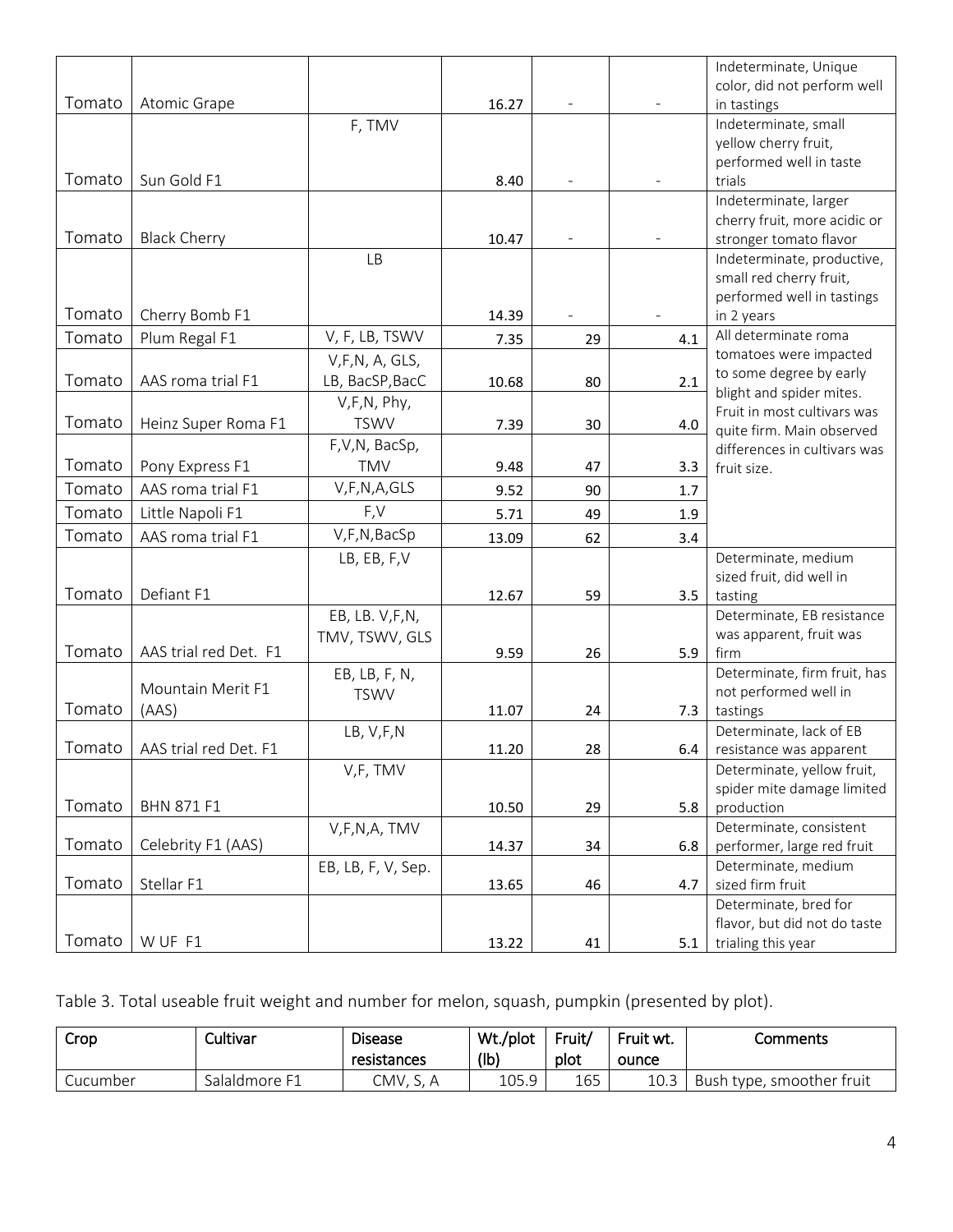|                          |                     |               |       |                |      | Very compact plant, prolific    |
|--------------------------|---------------------|---------------|-------|----------------|------|---------------------------------|
|                          |                     |               |       |                |      | flowers, pretty traditional     |
| Cucumber                 | Patio Snacker F1    |               | 116.3 | 211            | 8.8  | cucumber appearance             |
|                          |                     | DM, PM, S,    |       |                |      | Thin skinned, cucumber          |
| Cucumber                 | Diva F1 (AAS, TTP)  | <b>CVYV</b>   | 64.9  | 165            | 6.3  | beetle damage was present       |
|                          |                     |               |       |                |      | Thin skinned, prolific,         |
|                          |                     |               |       |                |      | cucumber beetle damage          |
| Cucumber                 | Trial cucumber F1   |               | 155.0 | 378            | 6.6  | was present                     |
|                          |                     | PM, S         |       |                |      | Smaller fruit, hard to pick     |
|                          |                     |               |       |                |      | fast enough, cucumber           |
| Cucumber                 | Iznik F1            |               | 106.3 | 321            | 5.3  | beetle damage                   |
|                          |                     | CMV, PM, PRV, |       |                |      | Dark skinned, stronger          |
| Cucumber                 | Amiga F1            | ZYMV, DM      | 86.4  | 173            | 8.0  | taste                           |
|                          | General Lee F1      | CMV, DM, PM,  |       |                |      | Good production, vine           |
| Cucumber                 | (TTP)               | S             | 139.2 | 232            | 9.6  | durability, slightly later than |
| Cucumber                 | Olympian F1         |               | 125.6 | 230            | 8.7  | other cultivars                 |
|                          |                     | F, PM         |       |                |      | Prolific small fruit, easy to   |
| Muskmelon                | Sugar Cube (TTP)    |               | 154.7 | 56             | 44.2 | pick                            |
|                          |                     | F             |       |                |      | Much more loss, ripened         |
|                          |                     |               |       |                |      | rapidly to soft and             |
| Muskmelon                | Minnesota Midget    |               | 56.1  | 21             | 42.7 | damaged                         |
| Muskmelon                | Savor F1            |               | 12.3  | $\overline{7}$ | 28.2 | There were no outstanding       |
| Muskmelon                | French Melon F1     | F, PM         | 52.1  | 15             | 55.6 | producers among these           |
| Muskmelon                | Escorial            |               | 66.1  | 37             | 28.6 | French melons, animals did      |
|                          | AAS French Melon    | F, PM         |       |                |      | cause fruit damage              |
| Muskmelon                | F1                  |               | 34.8  | 13             | 42.8 |                                 |
|                          |                     |               |       |                |      | Seemed to ripen slowly and      |
| Muskmelon                | Infinite Gold       |               | 21.1  | 7              | 48.3 | incompletely                    |
|                          |                     |               |       |                |      | Smaller melon, ripened          |
| Watermelon               | Mini Love F1        |               | 188.3 | 35             | 86.1 | faster and more completely      |
|                          |                     |               |       |                |      | Slower to ripen, harder to      |
|                          |                     |               |       |                |      | determine ripeness, dark        |
|                          |                     |               |       |                |      | skin, round, very compact       |
| Watermelon               | Sugar Pot F1        |               | 18.8  | 5              | 60.2 | plant                           |
| Watermelon               | Top Gun F1          |               | 84.8  | 17             | 79.8 |                                 |
|                          | Trial watermelon    |               |       |                |      | Performed well, nice size       |
| Watermelon               | F1                  |               | 100.9 | 26             | 62.1 |                                 |
| Watermelon               | Shiny Boy F1        |               | 81.3  | 14             | 92.9 |                                 |
|                          |                     |               |       |                |      | Many smaller fruit, nice        |
| Watermelon<br>Watermelon | New Orchid          |               | 100.0 | 25<br>5        | 64.0 | sweet colored flesh             |
|                          | Starlight           |               | 24.2  |                | 77.4 | Crisp flesh                     |
| Summer Squash            | Acorn squash F1     | PM            | 60.8  | 44             | 22.1 |                                 |
| Summer Squash            | Harlequin           |               | 71.4  | 63             | 18.1 |                                 |
| Summer Squash            | Sunburst (AAS)      |               | 105.5 | 96             | 17.6 |                                 |
|                          |                     |               |       |                |      | Acorn shaped summer             |
| Summer Squash            | Su. squash trial F1 |               | 99.4  | 113            | 14.1 | squash                          |
|                          |                     |               |       |                |      | Good production, long           |
|                          |                     |               |       |                |      | harvest season, green           |
| Summer Squash            | Zephyr              |               | 166.2 | 189            | 14.1 | tipped light yellow fruit       |